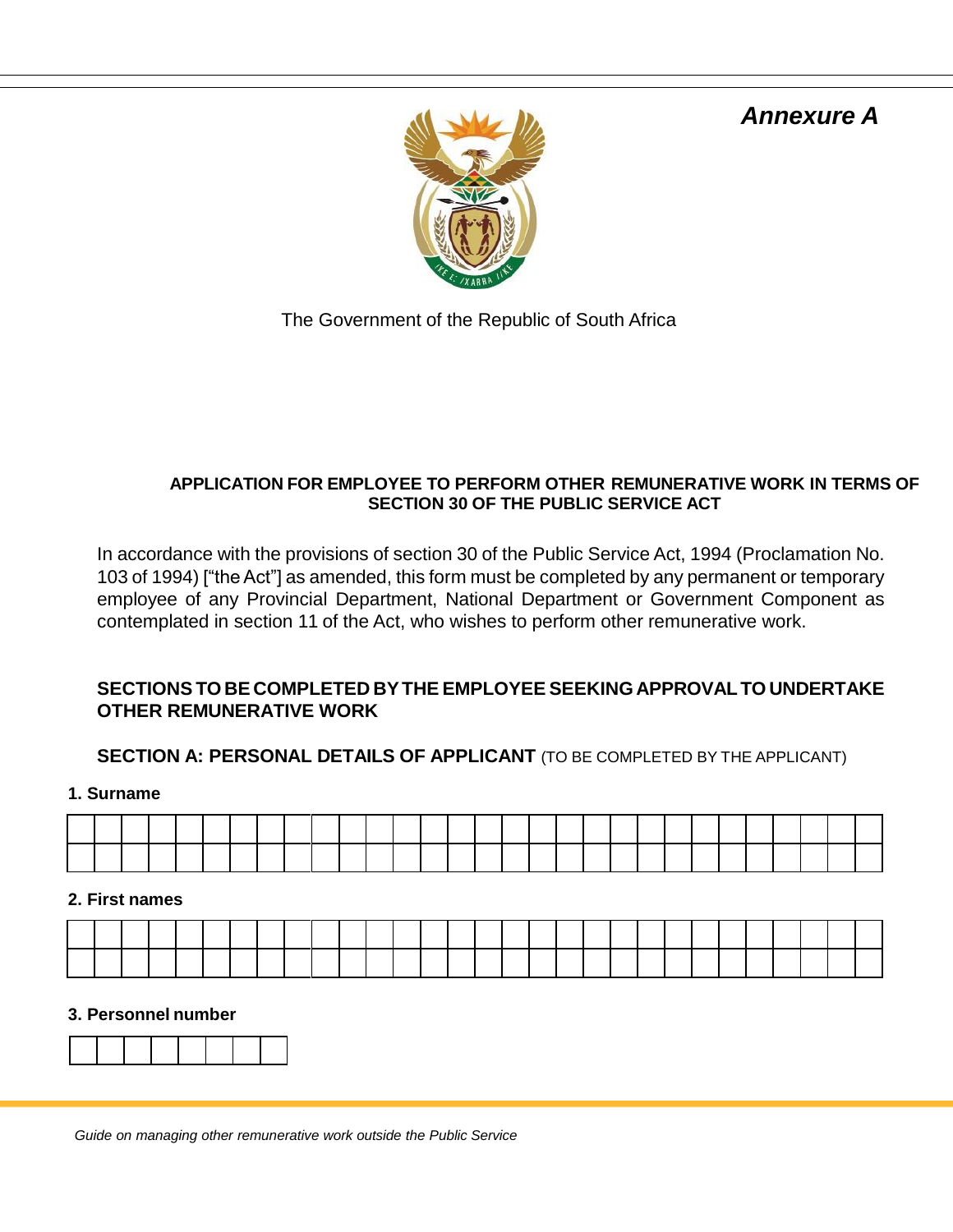## **4. Identity number**



#### **5. Contact details**

## **5.1 Office phone number**



#### **5.2 Cellphone number**



#### **5.3 E-mail address**

#### **5.4 Postal address**

|  |  |  |  |  |  |  |  |  |  |  | Postal code |  |  |  |
|--|--|--|--|--|--|--|--|--|--|--|-------------|--|--|--|

#### **5.5 Department name**

#### **5.6 Branch/Cluster**

## **5.7 Director/Unit**

#### **5.8 Job title**

|  |  |  |  |  |                                                                                                                 |  | and the state of the state of the state of                                                                      |  |  |  |  |  |  |  |
|--|--|--|--|--|-----------------------------------------------------------------------------------------------------------------|--|-----------------------------------------------------------------------------------------------------------------|--|--|--|--|--|--|--|
|  |  |  |  |  |                                                                                                                 |  |                                                                                                                 |  |  |  |  |  |  |  |
|  |  |  |  |  |                                                                                                                 |  |                                                                                                                 |  |  |  |  |  |  |  |
|  |  |  |  |  |                                                                                                                 |  |                                                                                                                 |  |  |  |  |  |  |  |
|  |  |  |  |  | the contract of the contract of the contract of the contract of the contract of the contract of the contract of |  | the contract of the contract of the contract of the contract of the contract of the contract of the contract of |  |  |  |  |  |  |  |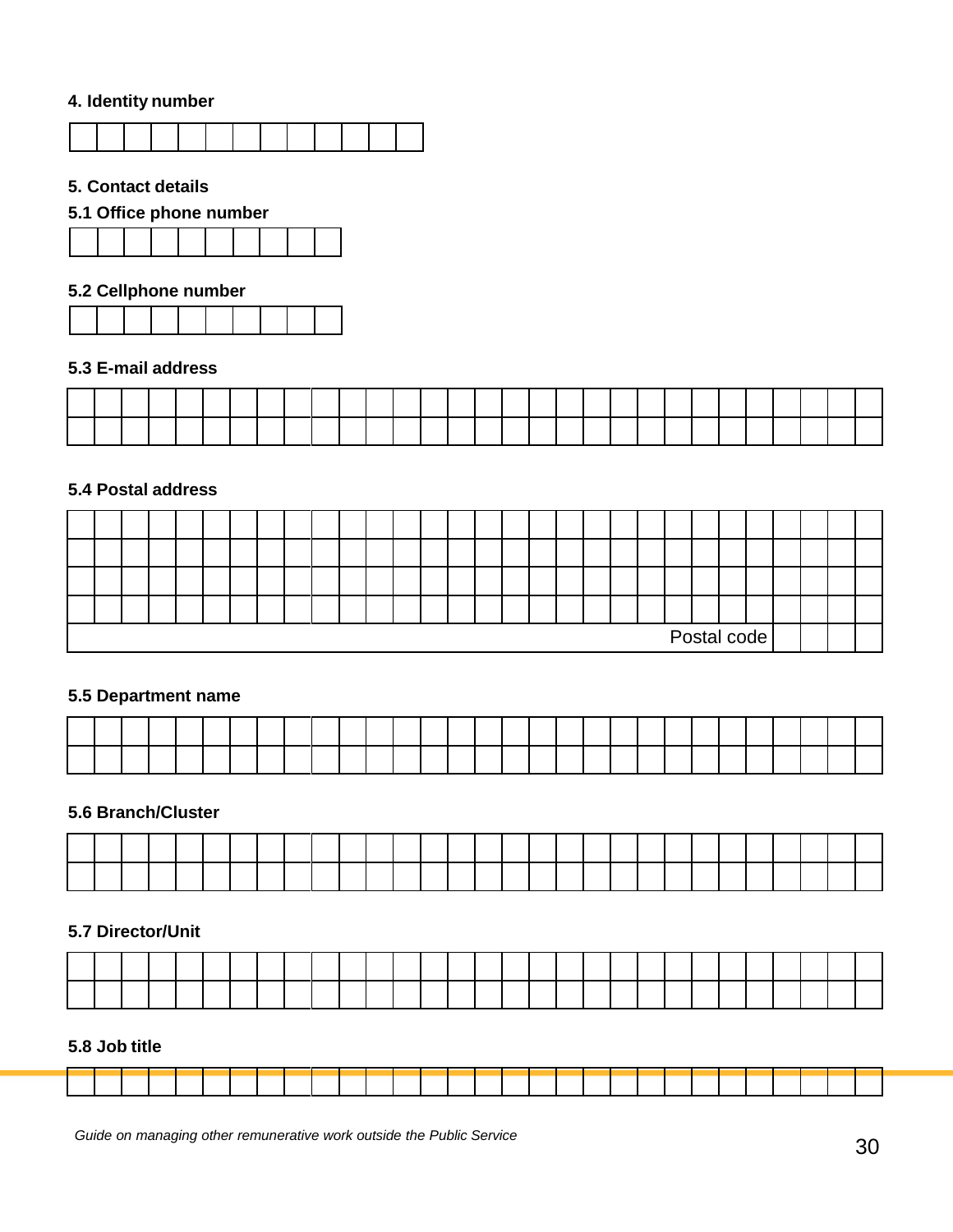| the contract of the contract of the contract of the<br>and the contract of the contract of the contract of the contract of the contract of the contract of the contract of | the contract of the contract of the contract of the contract of the contract of |  |
|----------------------------------------------------------------------------------------------------------------------------------------------------------------------------|---------------------------------------------------------------------------------|--|

## **5.9 Professional body(ies) registered with (if applicable)**

#### **5.9.1 Name of professional body 1**

#### **5.9.2 Registration number at professional body 1**

|  |  |  |  | . |  | and the contract of the contract of the contract of the contract of the contract of the contract of the contract of |  |  | . |  |
|--|--|--|--|---|--|---------------------------------------------------------------------------------------------------------------------|--|--|---|--|

#### **5.9.3 Name of professional body 2**

|  |  |  |  | <b>Contract Contract Contract Contract</b> |  | the contract of the contract of the |  |  |  |  |  |  |  |  |  |
|--|--|--|--|--------------------------------------------|--|-------------------------------------|--|--|--|--|--|--|--|--|--|
|  |  |  |  |                                            |  |                                     |  |  |  |  |  |  |  |  |  |

#### **5.9.4 Registration number at professional body 2**

#### **5.9.5 Name of professional body 3**

|  |  |  |  |  |  | and the contract of the contract of        | the contract of the contract of |  | the contract of the contract of the contract of the contract of the contract of | the contract of the contract of the |  |  |  |  |  |  |
|--|--|--|--|--|--|--------------------------------------------|---------------------------------|--|---------------------------------------------------------------------------------|-------------------------------------|--|--|--|--|--|--|
|  |  |  |  |  |  | <b>Contract Contract Contract Contract</b> |                                 |  |                                                                                 |                                     |  |  |  |  |  |  |
|  |  |  |  |  |  |                                            |                                 |  |                                                                                 |                                     |  |  |  |  |  |  |

#### **5.9.6 Registration number at professional body 3**

**5.10 Job functions** (Key performance areas, as contained in the job description of the applicant)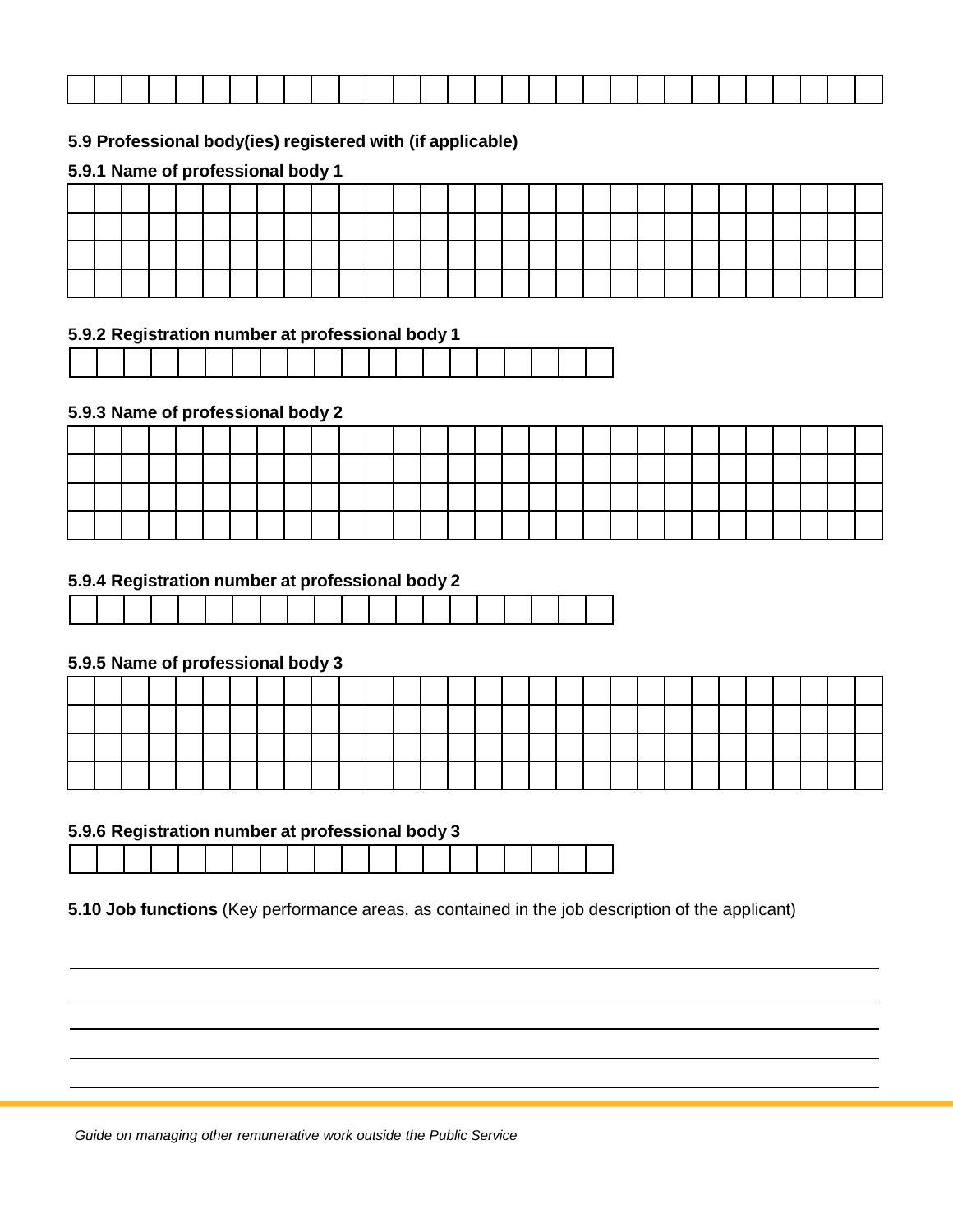## **SECTION B: WORKING HOURS** (TO BE COMPLETED BY THE APPLICANT)

## **1. Current working hours of the applicant (per week)**



## **2. Call/standby duties hours (per week)**



**3. Current overtime hours worked (per month)**

**SECTION C: APPLICATION FOR OTHER REMUNERATIVE WORK** (TO BE COMPLETED BY THE APPLICANT)

# **1. Please select the category of other remunerative work applying for (tick only one option)**

| Category of Work (please tick appropriate box)                                       |  |
|--------------------------------------------------------------------------------------|--|
| Administrative and Support Service Activities (including Secretarial Services)       |  |
| Architecture, Planning and Surveying                                                 |  |
| <b>Building Construction</b>                                                         |  |
| <b>Consultancy Work</b>                                                              |  |
| Design (Textiles, Graphics)                                                          |  |
| <b>Engineering and Mechanical Repairs</b>                                            |  |
| <b>Farming and Breeding</b>                                                          |  |
| <b>Fashion Design/Sewing</b>                                                         |  |
| Financial Industry (including Money Lending, Insurance, Accounting Services, Broker) |  |
| Fitness Industry (including Gym, Yoga, Pilates and Karate Instructor)                |  |
| <b>Health Professionals</b>                                                          |  |
| Sub Categories of Health Professionals:                                              |  |
| <b>Medical Doctors</b>                                                               |  |
| <b>Nursing and Midwifery Professionals</b>                                           |  |
| <b>Traditional and Complementary Professionals</b>                                   |  |
| <b>Paramedical Practitioners</b>                                                     |  |
| Sport Scientists (Physiotherapist, etc.)                                             |  |
| Veterinarians                                                                        |  |
| Other Health Professionals (Psychologists, etc.)                                     |  |
| Hospitality Industry (including Catering, Baking, Tavern Owner and Restaurants)      |  |
| <b>Import and Export Business</b>                                                    |  |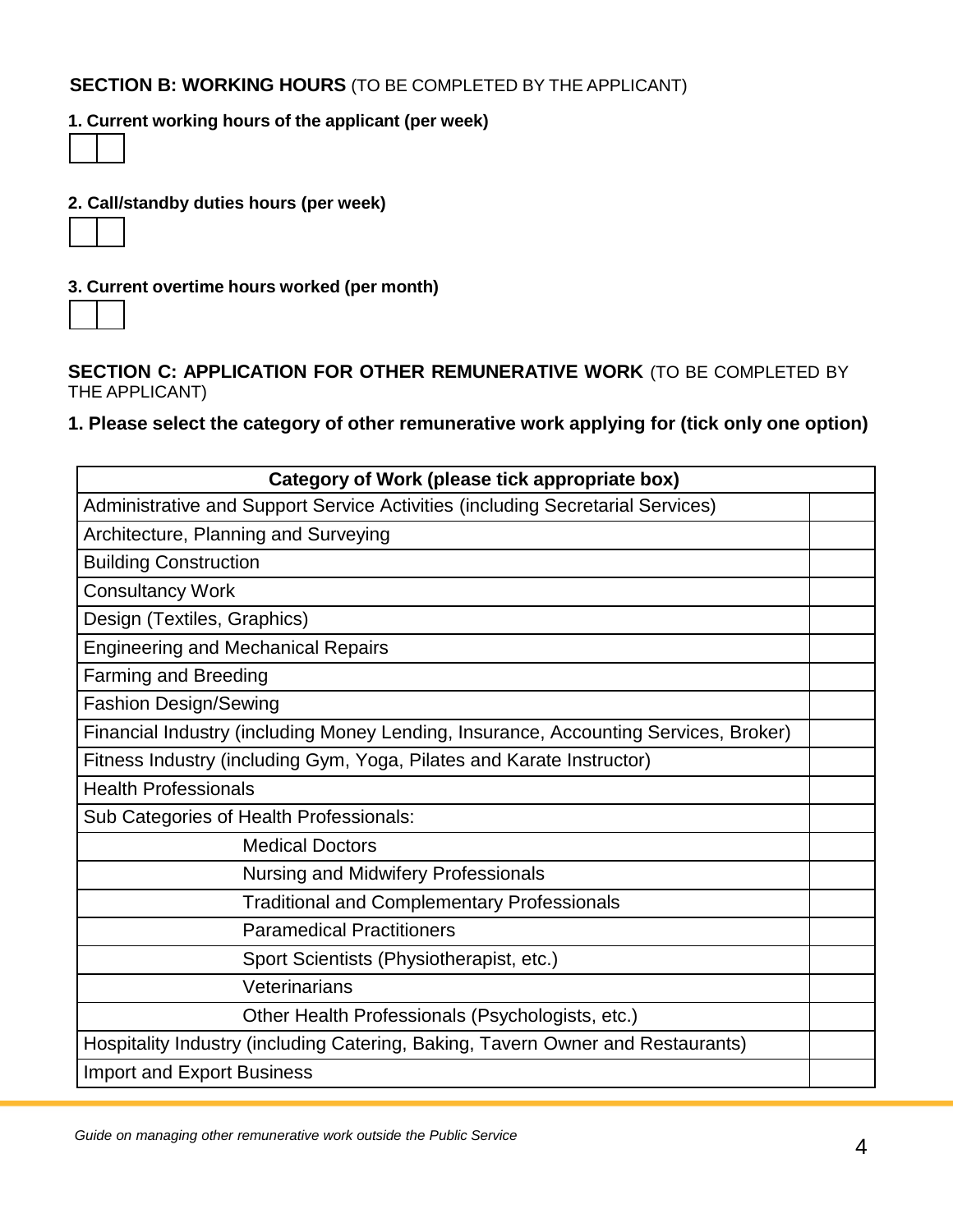| Information and Communication (including Call Centre/Contact Centers, programming)                                                                   |  |
|------------------------------------------------------------------------------------------------------------------------------------------------------|--|
| Logistics, Transport and Storage (including Shuttle Services, Travel Agency)                                                                         |  |
| <b>Manufacturing Mining Construction</b>                                                                                                             |  |
| Real Estate (including Renting of Properties, Selling and Listing of Properties)                                                                     |  |
| <b>Retail and Wholesale Trade</b>                                                                                                                    |  |
| Sales and Marketing (including Advertising, Public Relations and Promotion, as well as<br>direct marketing of Cosmetics, Jewellery, Health Products) |  |
| Security Industry                                                                                                                                    |  |
| Sports Recreation and Cultural (including Dancer, Musician, Singer)                                                                                  |  |
| Training Research and Development (including Lecturing and Tutor)                                                                                    |  |
| Pastoral Services (Religious Leader, Reverent, Priest, etc.)                                                                                         |  |
| <b>Funeral Services</b>                                                                                                                              |  |

## **2. Describe in detail the nature of the work that will be performed**

# **3. Dates for performing other remunerative work**

**3.1 Planned start date of other remunerative work (Note that permission is only granted for a maximum period of 12 calendar months)** 



# **3.2 Planned end date of other remunerative work**

| Iν |  | lm Im Id |  | l d |
|----|--|----------|--|-----|
|    |  |          |  |     |

#### **3.3 Specify the days of the week and specific hours that work will be performed**

| <b>Day</b> | Working hours (e.g. 05:00 to 06:00 and 18:00 to 21:00) |
|------------|--------------------------------------------------------|
| Monday     |                                                        |
| Tuesday    |                                                        |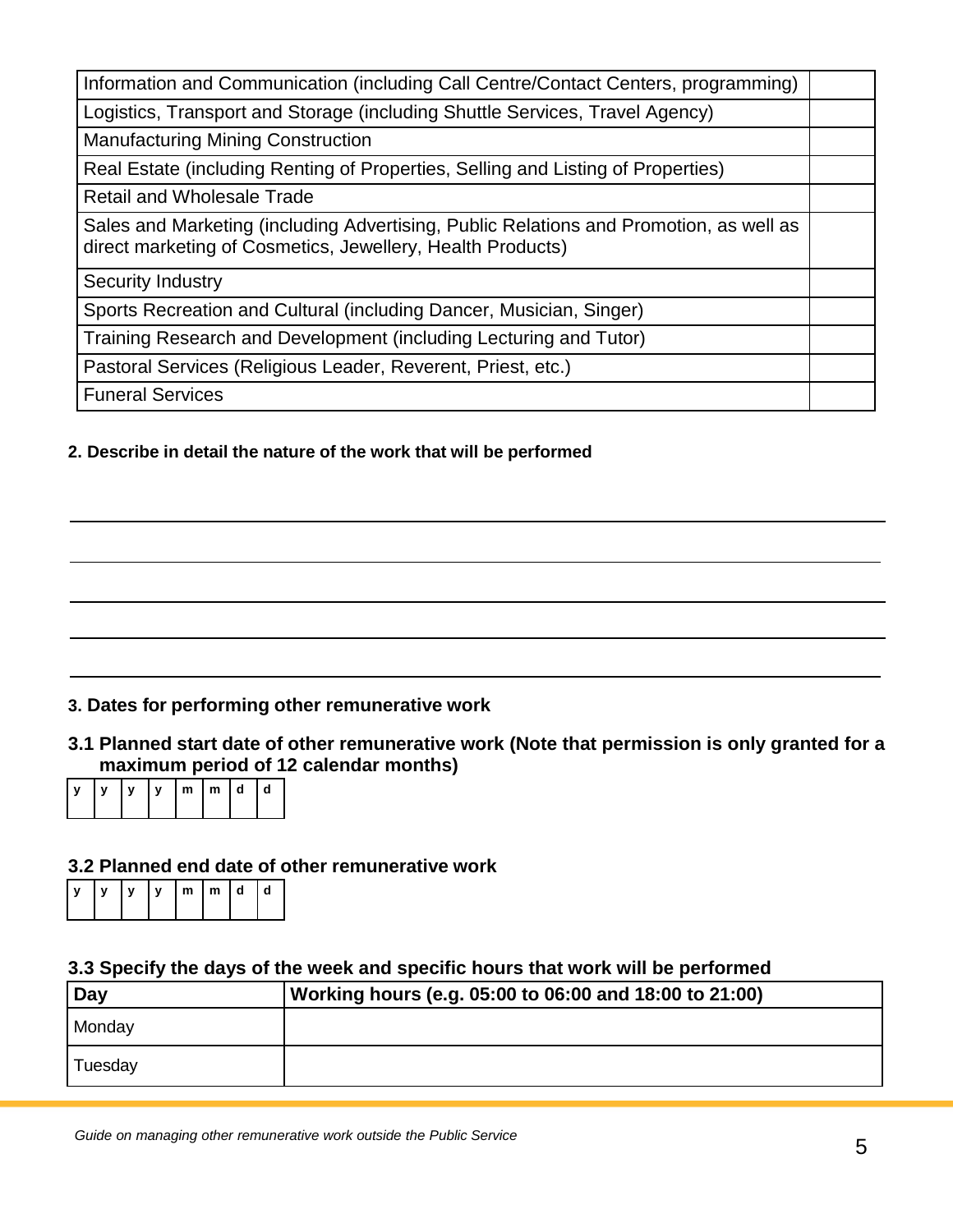| Wednesday |  |
|-----------|--|
| Thursday  |  |
| Friday    |  |
| Saturday  |  |
| Sunday    |  |

**4. Total number of hours planned for performing other remunerative work (per month)**

#### **5. Total number of months in which other remunerative work will be performed**

**6. Specify where other remunerative work will be performed (e.g. Home, Office, School, Door-to-door,**

**etc.)**

7. If other remunerative work will be undertaken with/in an established business or organisation, please provide details

#### **7.1 Name of business/organisation**

| the contract of the contract of the contract of the contract of the contract of the contract of the contract of     |  | and the contract of the contract of                                                                                 |                                                                                                                 |                                                                                 |                                                                                                                     |  | and the state of the state of the state of |  |                                                                                                                 |  |  |                                                                                                                     |  |   | <u>in the second contract of the second contract of the second contract of the second contract of the second contract of the second contract of the second contract of the second contract of the second contract of the second </u> |  |
|---------------------------------------------------------------------------------------------------------------------|--|---------------------------------------------------------------------------------------------------------------------|-----------------------------------------------------------------------------------------------------------------|---------------------------------------------------------------------------------|---------------------------------------------------------------------------------------------------------------------|--|--------------------------------------------|--|-----------------------------------------------------------------------------------------------------------------|--|--|---------------------------------------------------------------------------------------------------------------------|--|---|--------------------------------------------------------------------------------------------------------------------------------------------------------------------------------------------------------------------------------------|--|
| and the contract of the contract of the contract of the contract of the contract of the contract of the contract of |  | and the contract of the contract of the contract of the contract of the contract of the contract of the contract of | the contract of the contract of the contract of the contract of the contract of the contract of the contract of | the contract of the contract of the contract of the contract of the contract of | and the contract of the contract of the contract of the contract of the contract of the contract of the contract of |  |                                            |  | the contract of the contract of the contract of the contract of the contract of the contract of the contract of |  |  | and the contract of the contract of the contract of the contract of the contract of the contract of the contract of |  | . |                                                                                                                                                                                                                                      |  |

#### 8. **Details of person you will be reporting to**

#### **8.1Surname**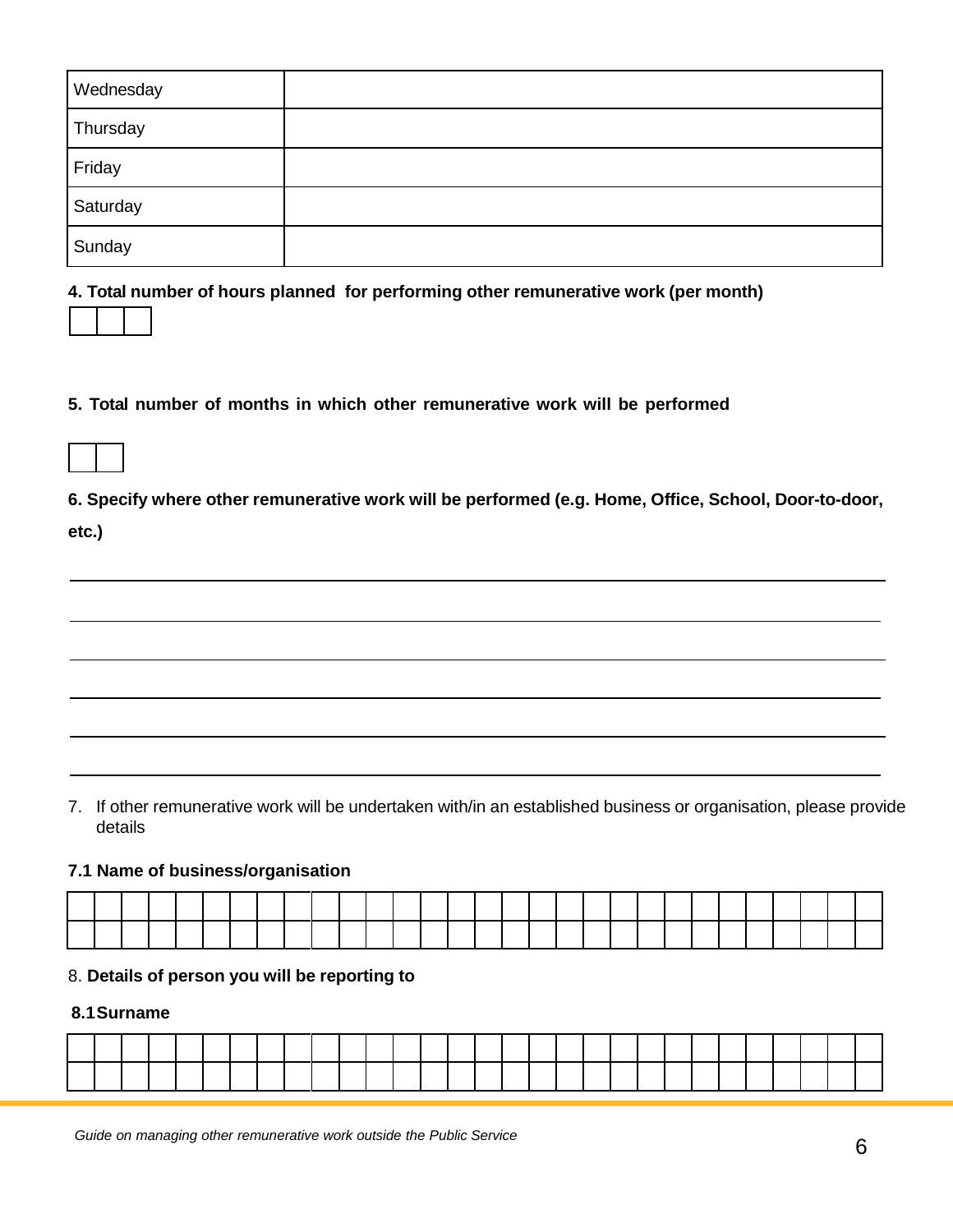#### **8.2Initials**



# **8.3 Contact number of business/organisation**

# **8.4 Contact number of person you will be reporting to**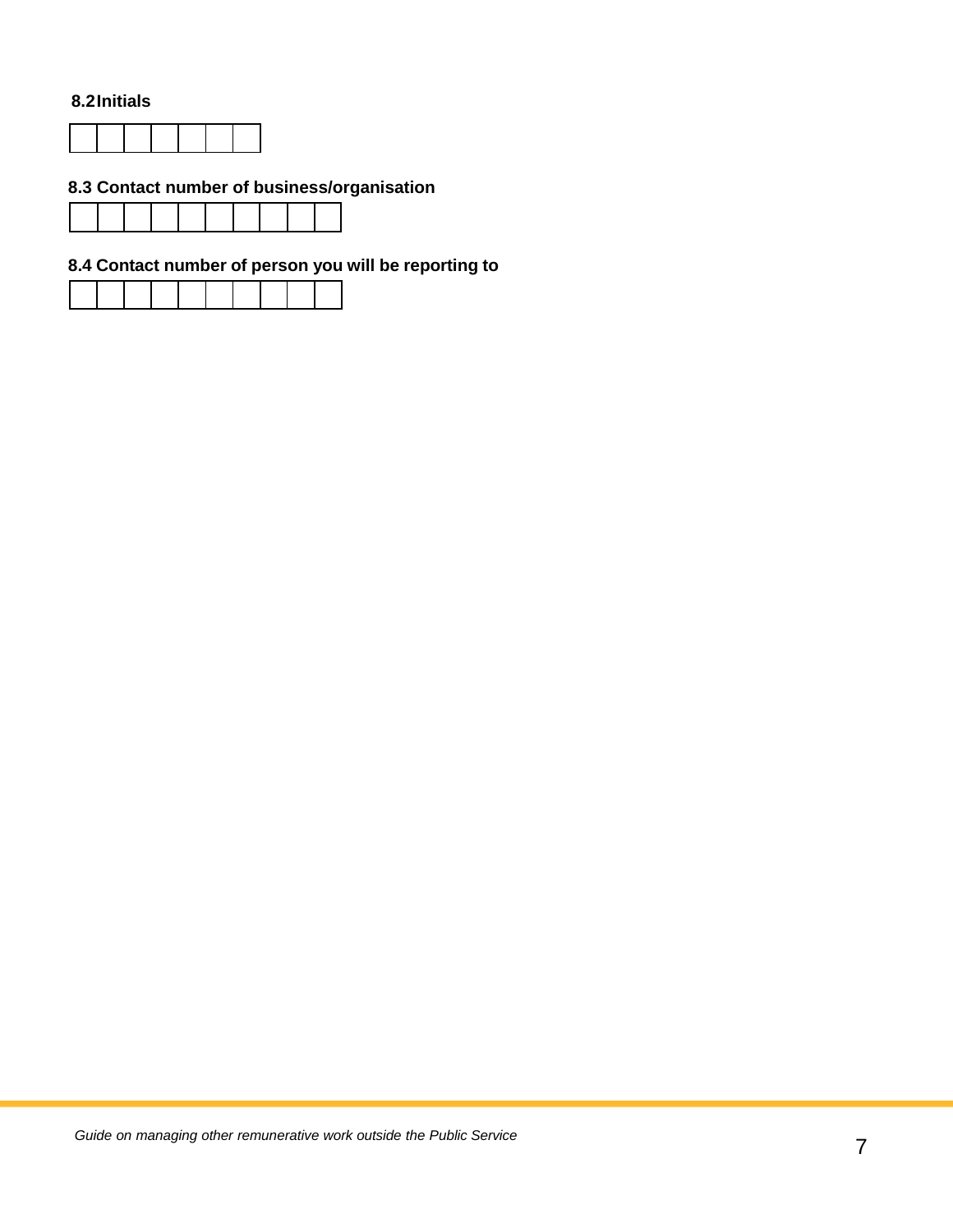# **SECTION D: DECLARATION** (TO BE COMPLETED BY THE APPLICANT)

I, (full name), hereby confirm that the information supplied in this application form is correct and undertake to assist my department in meeting its service delivery demands, including overtime commitments (if applicable), which includes being on call/standby (if applicable) as scheduled. I acknowledge that my first commitment is to meet the operational objectives of my department.

I confirm that my performance of other remunerative work will in no way interfere with my commitments to my department.

I confirm that my performance of other remunerative work will not take place during the hours I am required for duties as agreed in my employment contract.

I confirm that I will not use any state resources for the purpose of performing other remunerative work.

I accept that I shall not conduct business with any organ of the State, either in person or as part of an entity (including non-profit organisations).

I accept that permission to perform other remunerative work is only granted for the time agreed upon (and reflected on the certificate of approval), and that it only applies to the services/types of remunerative work as indicated in this application form.

I accept that, should I wish to continue with such remunerative work, I must renew my application (where approval is sought for a 12-month period and the intention is to continue with the other remunerative work) before it expires, by submitting a new application form at least 30 days before expiry.

I accept that non-compliance with any of the conditions, monitoring or control measures pertaining to other remunerative work may lead to disciplinary action and that the sanction imposed includes forfeiture of remuneration and/or benefits gained by such noncompliance.

I accept that the normal policies and measures governing discipline also apply in terms of non-compliance with the other remunerative work policy and measures.

I agree to abide by any control measures applicable to the other remunerative work system, including that it may be required of me to sign in and out each time I enter or exit the institution where I perform my basic or overtime duties.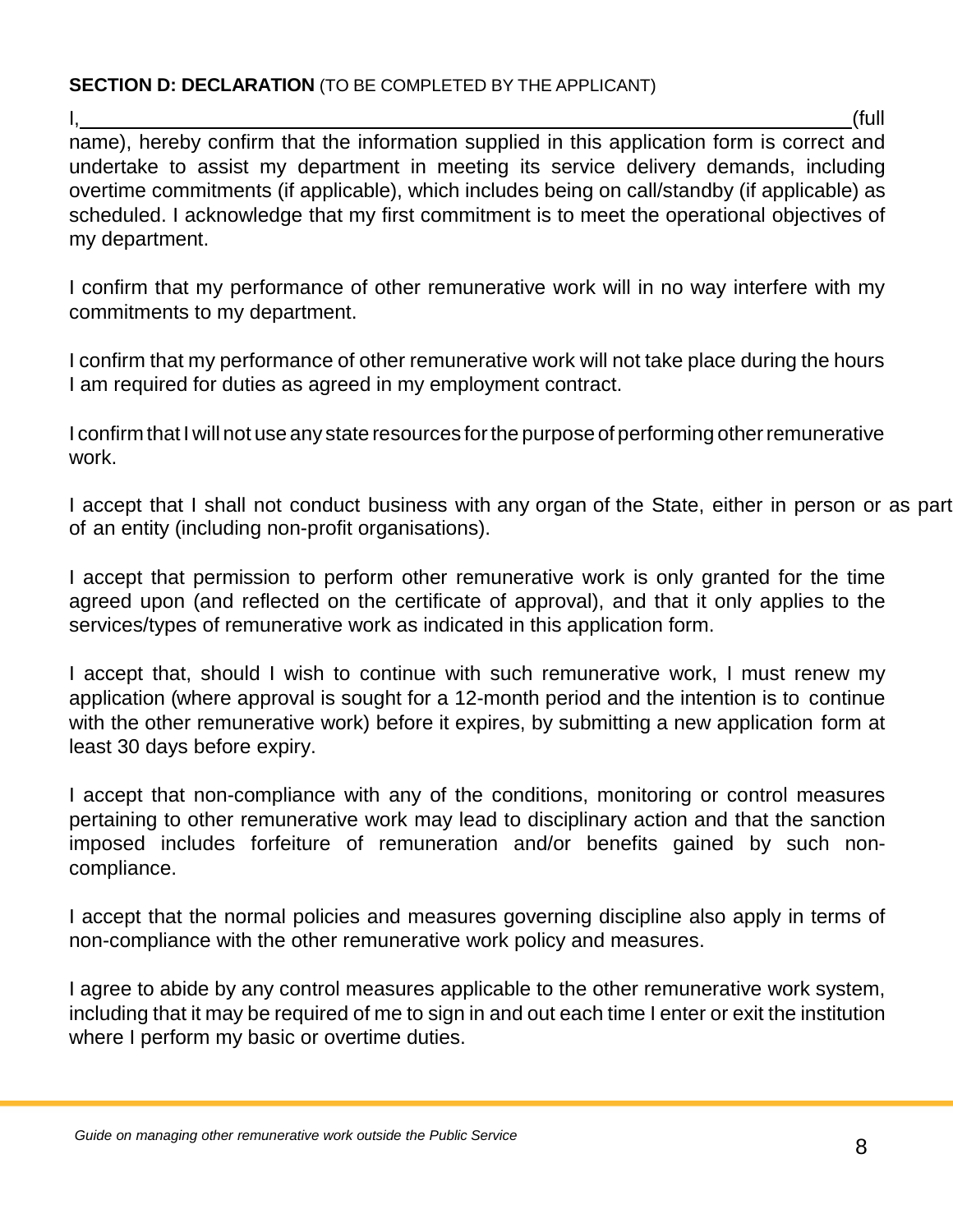I agree to attach the certificate of approval when disclosing my financial interests, if applicable.

I acknowledge that the Executive Authority can, at any time, terminate my authorisation to perform other remunerative work, based on a change in operational requirements and/or a lack of performance on my part.

**Signature of Applicant:**

**Designation:**

| Date: |   |              |                         |  |   |  |
|-------|---|--------------|-------------------------|--|---|--|
|       | y | $\mathbf{v}$ | $\lfloor m \rfloor m$ d |  | d |  |

**After completing the form and signing the above (sections A-D), please present it to the supervisor for comments (see section E below). Thereafter submit it to the Ethics Officer for further administrative processing and submission to the Executive Authority/Delegated Official.**

**SECTION E: RECOMMENDATIONS** (TO BE COMPLETED BY THE IMMEDIATE SUPERVISOR)

- **1. Recommendation by Supervisor**
- **1.1 Application is Supported/Not supported**
- **1.2 Motivation for recommendation / reasons for not supporting**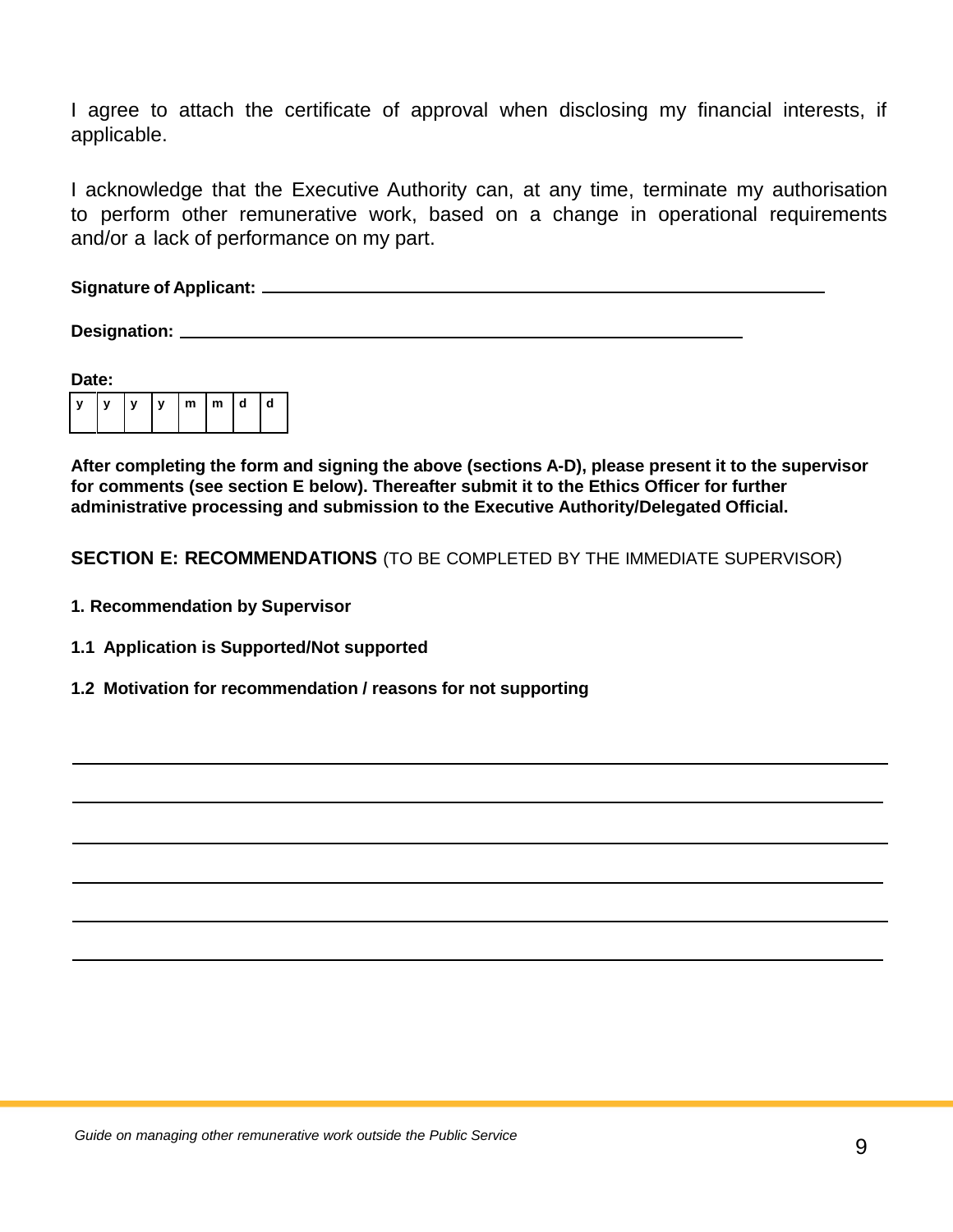**Signature of Supervisor:**

**Designation:** 

| Date: |  |   |   |  |                   |  |   |  |
|-------|--|---|---|--|-------------------|--|---|--|
|       |  | y | y |  | $m \mid m \mid d$ |  | d |  |

SECTION F: RECOMMENDATIONS – (TO BE COMPLETED BY THE ETHICS OFFICER)

### **1. Application is supported/not supported**

#### **2. Motivation for recommendation**

If not supported please state reason(s):

| Reason(s)                                                                                                          | <b>Tick</b> |
|--------------------------------------------------------------------------------------------------------------------|-------------|
| Conflict of interest                                                                                               |             |
| Organisational requirements (work load)                                                                            |             |
| Impacting negatively on the employee's performance                                                                 |             |
| Contravening provisions in the Code of Conduct                                                                     |             |
| Involving the use of State resources to perform other remunerative work (including<br>telephone, fax, email, etc.) |             |
| Prevents the employee from placing their time at the disposal of the State                                         |             |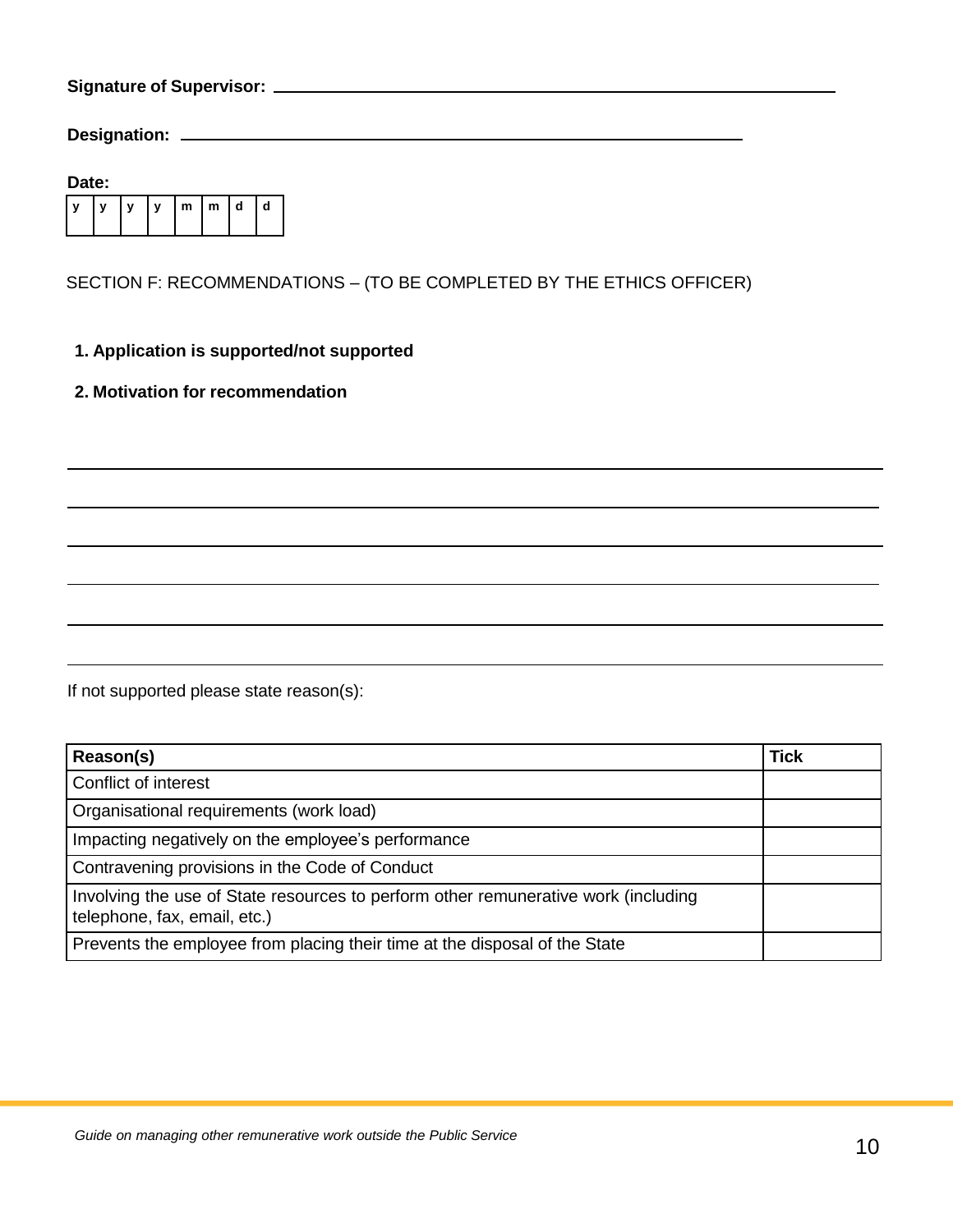**Signature of Ethics Officer:**

**Designation:** 

| Date: |  |   |   |  |                   |  |   |  |
|-------|--|---|---|--|-------------------|--|---|--|
|       |  | y | y |  | $m \mid m \mid d$ |  | d |  |

**SECTION G: APPROVAL** (TO BE COMPLETED BY THE EXECUTIVE AUTHORITY OR DELEGATED AUTHORITY)

# **1. Application is Approved/Not approved**

**2. Comments**

#### **Signature of Executive Authority/Delegated Official:**

**Date:**

| $\mathsf{v}$ | y  y  m  m  d  d |  |  |  |
|--------------|------------------|--|--|--|
|              |                  |  |  |  |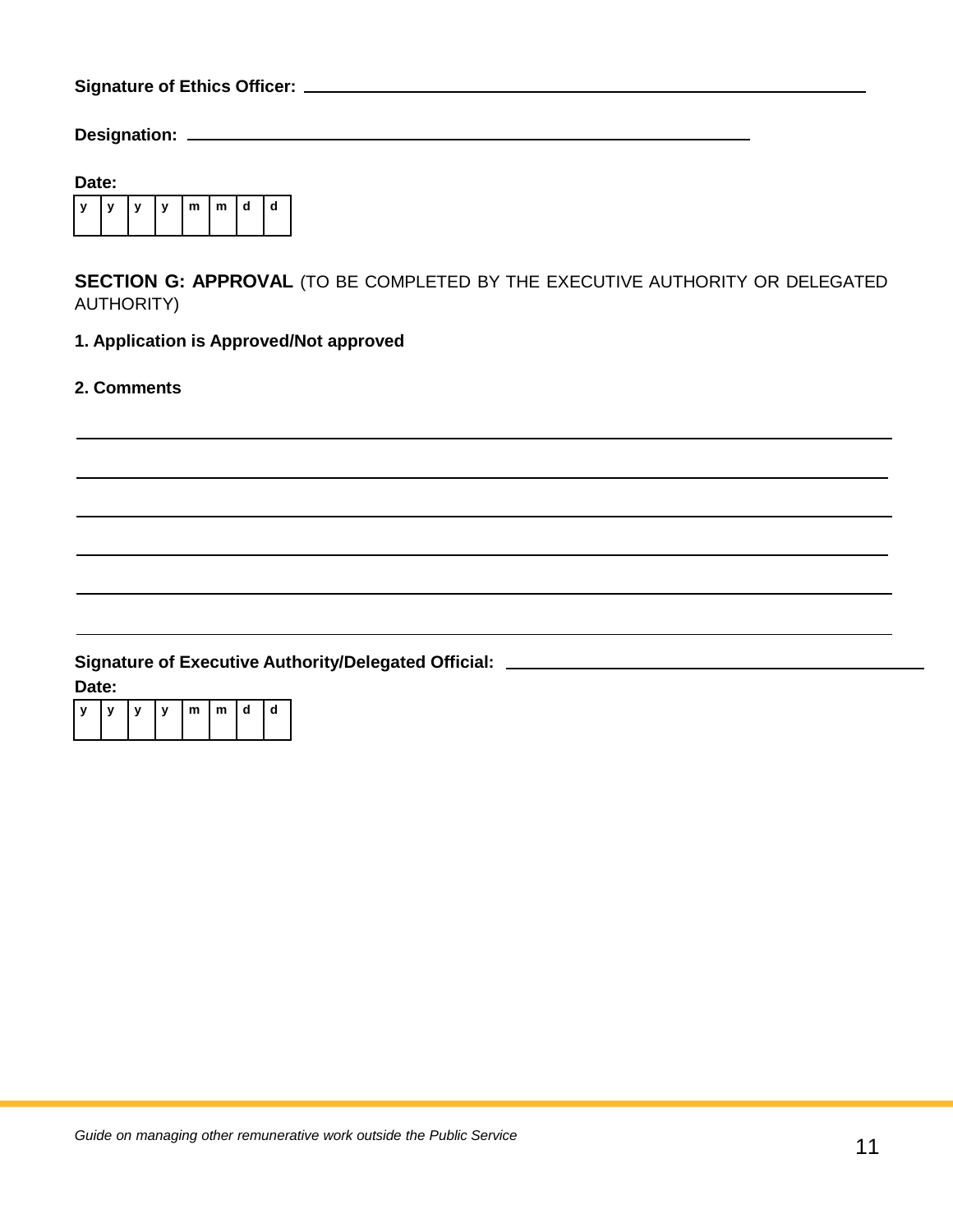# *Annexure B*



# **APPROVAL CERTIFICATE: OTHER REMUNERATIVE WORK**

# **Permission is hereby granted to**

( employee )  $($  persal no/ID No  $)$ 

to perform other remunerative work outside ( the department ).

The following work will be conducted:

(Short description, indicating the type of work, the name and type of business activity, name of employer and the amount of remuneration to be received)

Period: to (maximum 12 months)

Please note:

Permission is only granted for the work indicated above.

If it is to be discovered that you are not adhering to Government prescripts regulating other remunerative work, your permission will be withdrawn and disciplinary steps will be instituted. If you wish to continue with other remunerative work after the expiry of the approved date, a further application must be submitted.

(Executive Authority/Delegated Authority)

# **Date:**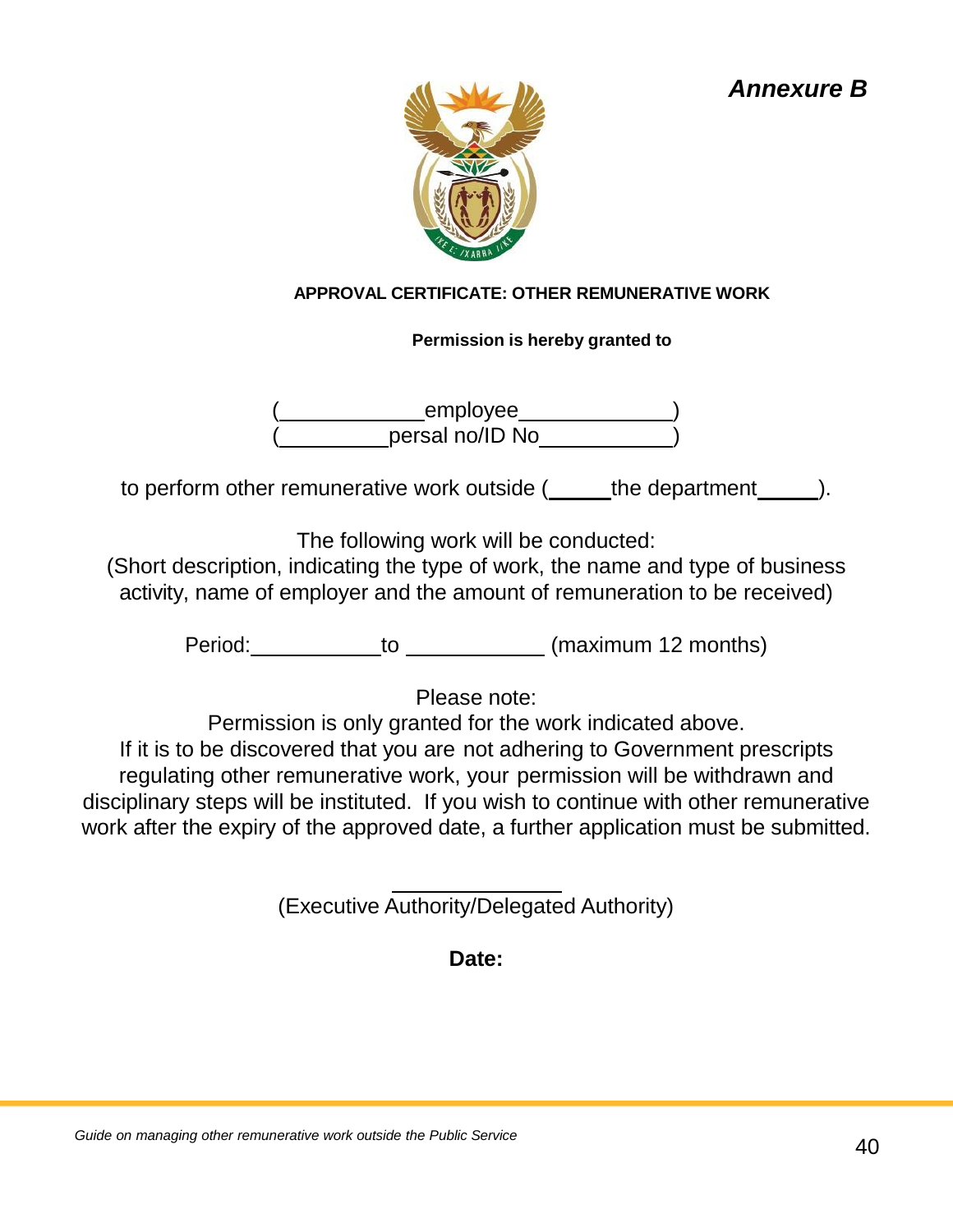# *Annexure C*



# **Register: OTHER REMUNERATIVE WORK**

| <b>No</b> | Name<br>and<br><b>Surname</b> | Type of<br>work<br>applied<br>for | Name, type and<br>nature<br>-of<br><b>business</b><br>activity of the<br>employer                   | Amount of<br>the<br>remunerat<br>ion<br>received<br>for<br>such<br>work | Date<br>of<br>application | Date official<br>was<br>informed of<br><b>EA</b> decision | <b>Outcome</b><br>$A = Approved$<br>I = in Process<br>$R = Rejected$<br>W<br>$=$<br>Withdrawn | <b>Reason</b> for<br>rejection | Remedial<br>action (if<br>applicable,<br>e.g.<br><b>Disciplinar</b><br><b>y</b> ) |
|-----------|-------------------------------|-----------------------------------|-----------------------------------------------------------------------------------------------------|-------------------------------------------------------------------------|---------------------------|-----------------------------------------------------------|-----------------------------------------------------------------------------------------------|--------------------------------|-----------------------------------------------------------------------------------|
| 1.        | J Jobs                        | <b>Sales</b>                      | JJ<br>Solutions,<br>Closed<br>Corporation<br>IT<br>providing<br>services.<br><b>Active Director</b> | R.<br>230 234,0<br>$\Omega$                                             | 01/02/2023                | 19/02/2023                                                | $\mathsf{R}$                                                                                  | Conflict of<br>Interest        | None                                                                              |
|           |                               |                                   |                                                                                                     |                                                                         |                           |                                                           |                                                                                               |                                |                                                                                   |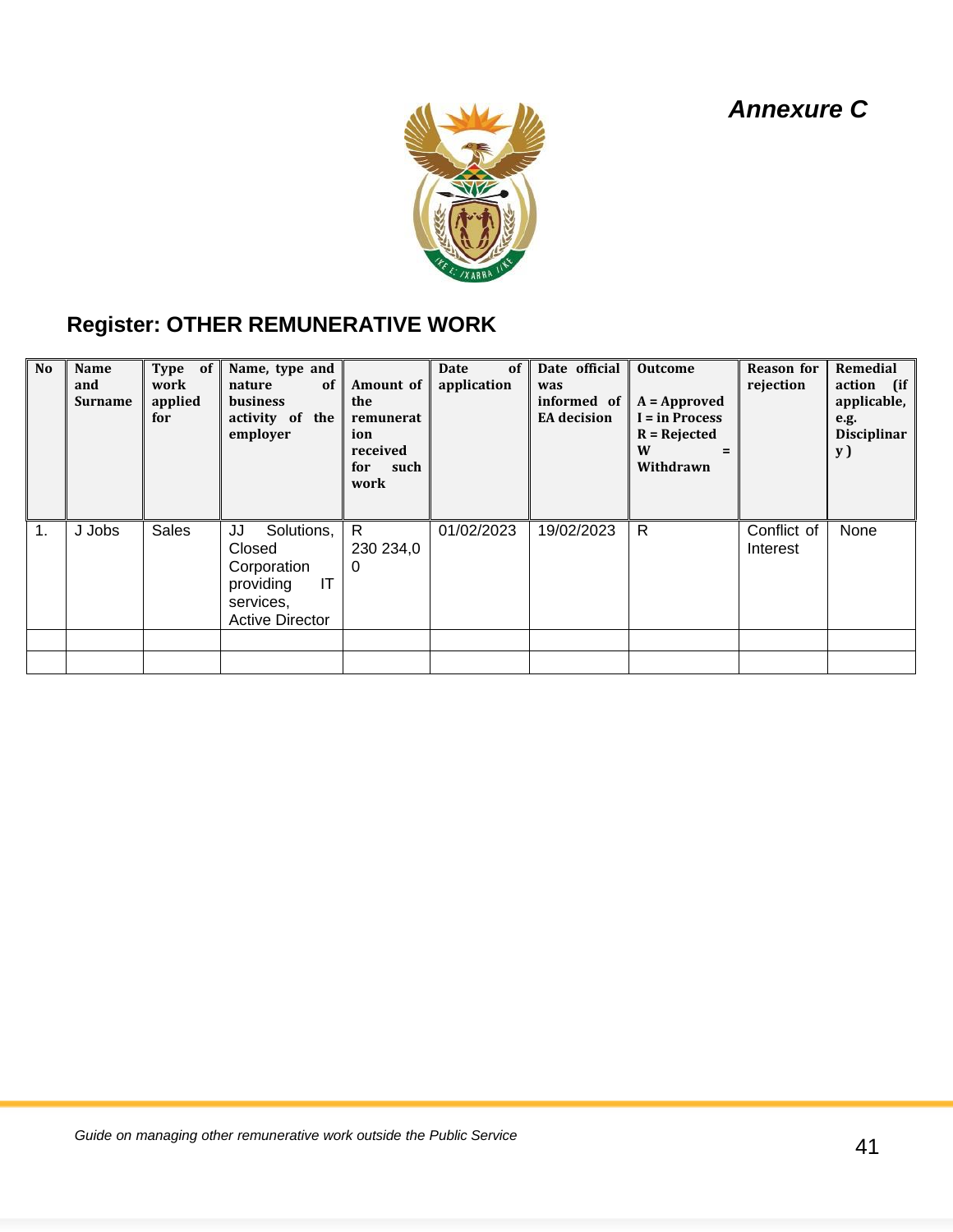# *Annexure D*



# **Ref:**

- **TO:** Name of applicant
- **FROM:** Name of ethics officer/ relevant official
- **DATE:** 20../…./….

# **APPLICATION FOR REMUNERATIVE WORK**

Your application for remunerative work was received and will be processed.

Please note that the 30 days turnaround time for approval by the EA/delegated authority to approve your application, as specified in section 30(3)(a) of the Public Service Act, 1994, as amended, commences on the date reflected on this document.

Kind regards,

**xxxxxxx HEAD OF ETHICS OFFICE DATE: / /**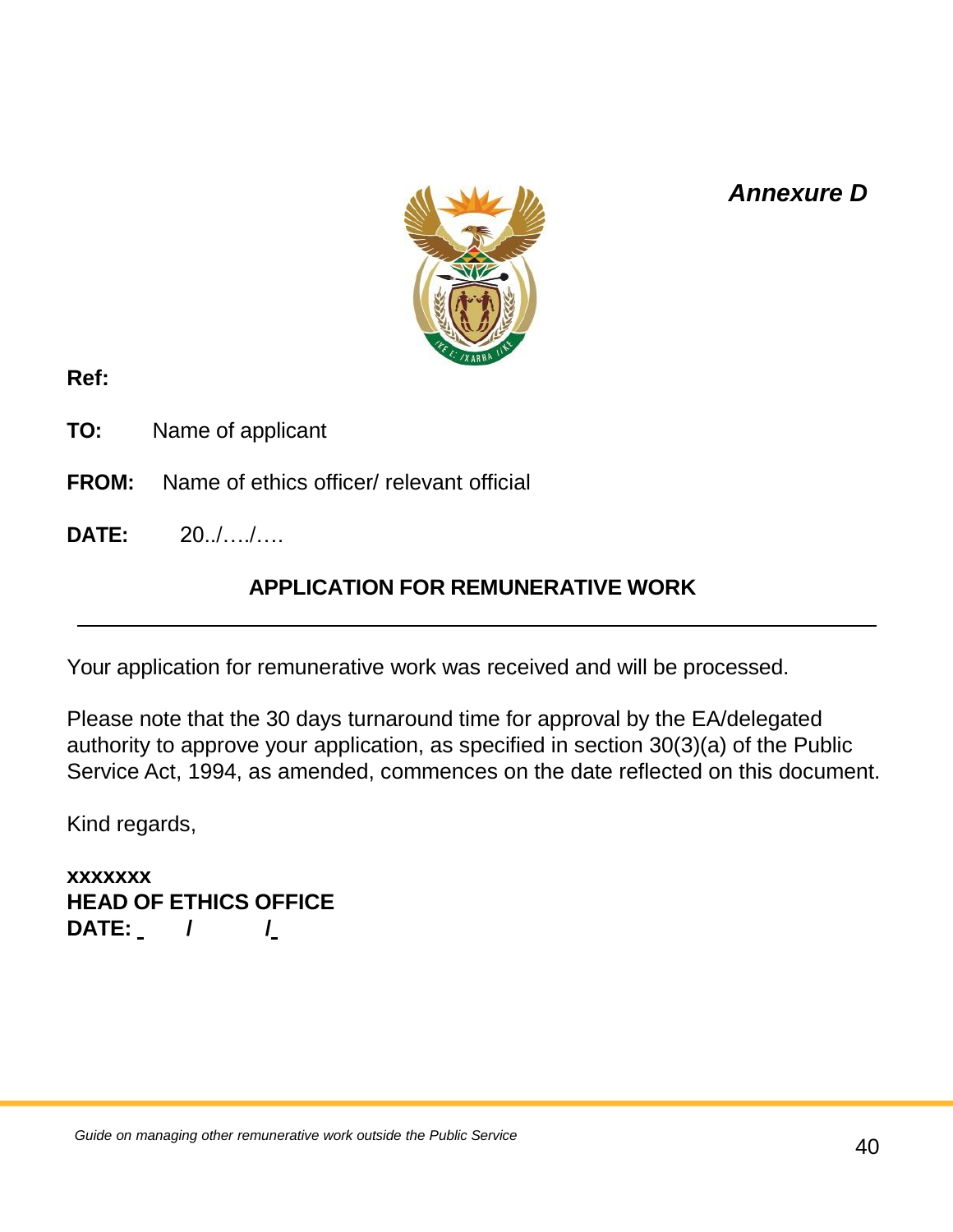# *Annexure E*



# **Monitoring Report: OTHER REMUNERATIVE WORK**

**\_\_\_\_\_\_\_\_\_\_\_\_\_\_\_\_\_\_\_\_\_\_\_\_\_** 

#### **MONITOR REPORT : REFERENCE**

| Name of Monitoring Officer (Ethics Officer):      |  |
|---------------------------------------------------|--|
| Date and place of monitor:                        |  |
| SECTION A: INFORMATION ON EMPLOYEE PERFORMING ORW |  |
| Name:                                             |  |
| Surname:                                          |  |
| Persal Number:                                    |  |
| Contact Number(s):                                |  |
| ID:                                               |  |
|                                                   |  |
| Town/City:                                        |  |
| Region:                                           |  |
| Supervisor:                                       |  |
| Contact Number(s):                                |  |
|                                                   |  |

#### **SECTION B: INFORMATION PERTAINING TO WORK PERFORMED**

Type of remunerative work performed: **\_\_\_\_\_\_\_\_\_\_\_\_\_\_\_\_\_\_\_\_\_\_\_\_\_**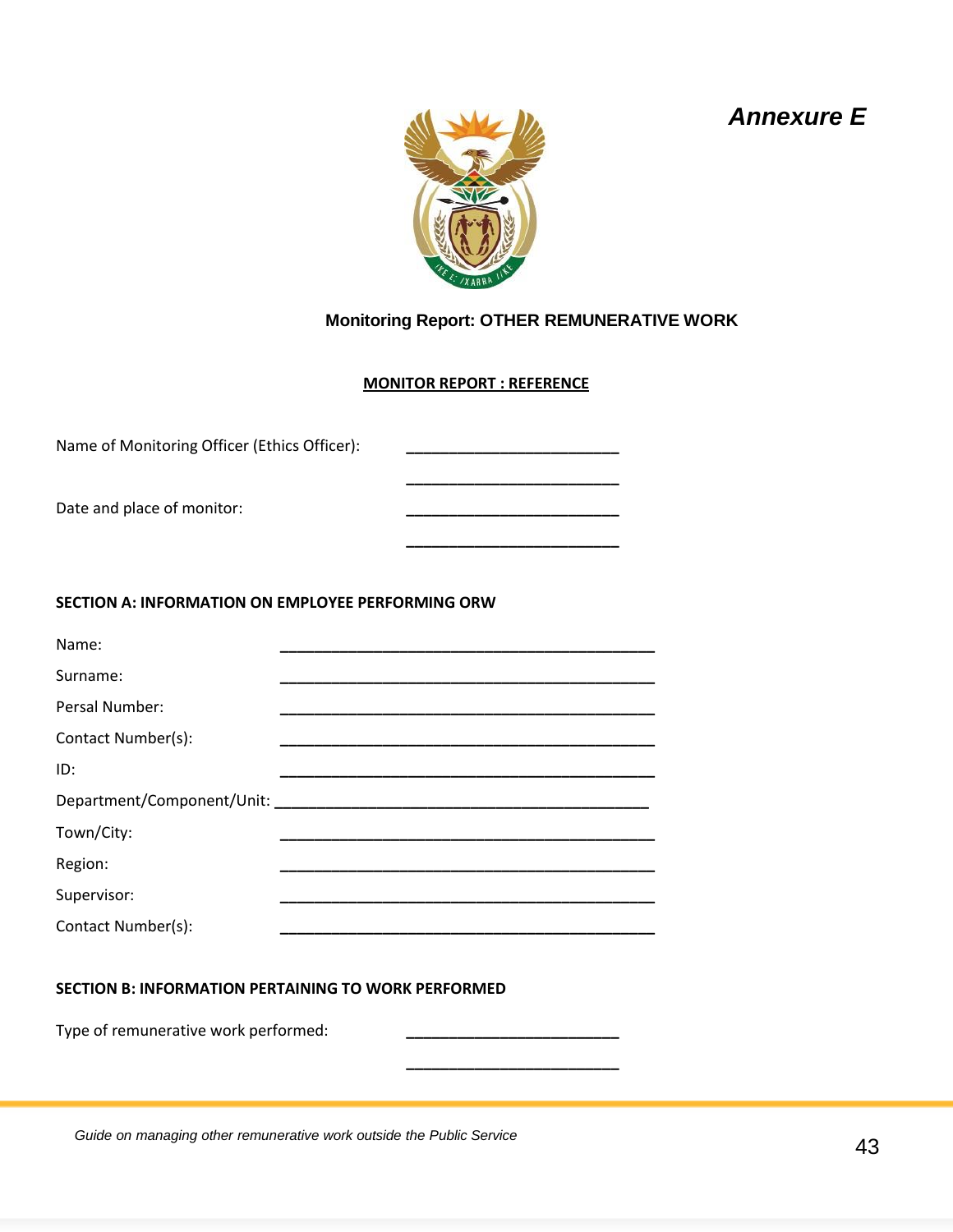| Expected/received/declared income: |  |
|------------------------------------|--|
| Authorisation date:                |  |
| Period of approval:                |  |
| Date of previous monitor:          |  |

#### **SECTION C: GENERAL OBSERVATIONS**

1. Does the person have a certificate? (If not, state reason):

#### **SECTION D: INTERVIEW WITH THE EMPLOYEE:**

1. Does the nature of the business performed create any conflict of interest? Explain \_\_\_\_\_\_\_\_\_\_\_\_\_\_\_\_\_\_\_\_\_\_\_\_\_\_\_\_\_\_\_\_\_\_\_\_\_\_\_\_\_\_\_\_\_\_\_\_\_\_\_\_\_\_\_\_\_\_\_\_\_\_\_

\_\_\_\_\_\_\_\_\_\_\_\_\_\_\_\_\_\_\_\_\_\_\_\_\_\_\_\_\_\_\_\_\_\_\_\_\_\_\_\_\_\_\_\_\_\_\_\_\_\_\_\_\_\_\_\_\_\_\_\_\_\_\_ \_\_\_\_\_\_\_\_\_\_\_\_\_\_\_\_\_\_\_\_\_\_\_\_\_\_\_\_\_\_\_\_\_\_\_\_\_\_\_\_\_\_\_\_\_\_\_\_\_\_\_\_\_\_\_\_\_\_\_\_\_\_\_ \_\_\_\_\_\_\_\_\_\_\_\_\_\_\_\_\_\_\_\_\_\_\_\_\_\_\_\_\_\_\_\_\_\_\_\_\_\_\_\_\_\_\_\_\_\_\_\_\_\_\_\_\_\_\_\_\_\_\_\_\_\_\_ \_\_\_\_\_\_\_\_\_\_\_\_\_\_\_\_\_\_\_\_\_\_\_\_\_\_\_\_\_\_\_\_\_\_\_\_\_\_\_\_\_\_\_\_\_\_\_\_\_\_\_\_\_\_\_\_\_\_\_\_\_\_\_ \_\_\_\_\_\_\_\_\_\_\_\_\_\_\_\_\_\_\_\_\_\_\_\_\_\_\_\_\_\_\_\_\_\_\_\_\_\_\_\_\_\_\_\_\_\_\_\_\_\_\_\_\_\_\_\_\_\_\_\_\_\_\_ \_\_\_\_\_\_\_\_\_\_\_\_\_\_\_\_\_\_\_\_\_\_\_\_\_\_\_\_\_\_\_\_\_\_\_\_\_\_\_\_\_\_\_\_\_\_\_\_\_\_\_\_\_\_\_\_\_\_\_\_\_\_\_

\_\_\_\_\_\_\_\_\_\_\_\_\_\_\_\_\_\_\_\_\_\_\_\_\_\_\_\_\_\_\_\_\_\_\_\_\_\_\_\_\_\_\_\_\_\_\_\_\_\_\_\_\_\_\_\_\_\_\_\_\_\_\_ \_\_\_\_\_\_\_\_\_\_\_\_\_\_\_\_\_\_\_\_\_\_\_\_\_\_\_\_\_\_\_\_\_\_\_\_\_\_\_\_\_\_\_\_\_\_\_\_\_\_\_\_\_\_\_\_\_\_\_\_\_\_\_

\_\_\_\_\_\_\_\_\_\_\_\_\_\_\_\_\_\_\_\_\_\_\_\_\_\_\_\_\_\_\_\_\_\_\_\_\_\_\_\_\_\_\_\_\_\_\_\_\_\_\_\_\_\_\_\_\_\_\_\_\_\_\_ \_\_\_\_\_\_\_\_\_\_\_\_\_\_\_\_\_\_\_\_\_\_\_\_\_\_\_\_\_\_\_\_\_\_\_\_\_\_\_\_\_\_\_\_\_\_\_\_\_\_\_\_\_\_\_\_\_\_\_\_\_\_\_

\_\_\_\_\_\_\_\_\_\_\_\_\_\_\_\_\_\_\_\_\_\_\_\_\_\_\_\_\_\_\_\_\_\_\_\_\_\_\_\_\_\_\_\_\_\_\_\_\_\_\_\_\_\_\_\_\_\_\_\_\_\_\_\_

\_\_\_\_\_\_\_\_\_\_\_\_\_\_\_\_\_\_\_\_\_\_\_\_\_\_\_\_\_\_\_\_\_\_\_\_\_\_\_\_\_\_\_\_\_\_\_\_\_\_\_\_\_\_\_\_\_\_\_\_\_\_\_\_

\_\_\_\_\_\_\_\_\_\_\_\_\_\_\_\_\_\_\_\_\_\_\_\_\_\_\_\_\_\_\_\_\_\_\_\_\_\_\_\_\_\_\_\_\_\_\_\_\_\_\_\_\_\_\_\_\_\_\_\_\_\_\_\_

\_\_\_\_\_\_\_\_\_\_\_\_\_\_\_\_\_\_\_\_\_\_\_\_\_\_\_\_\_\_\_\_\_\_\_\_\_\_\_\_\_\_\_\_\_\_\_\_\_\_\_\_\_\_\_\_\_\_\_\_\_\_\_\_

\_\_\_\_\_\_\_\_\_\_\_\_\_\_\_\_\_\_\_\_\_\_\_\_\_\_\_\_\_\_\_\_\_\_\_\_\_\_\_\_\_\_\_\_\_\_\_\_\_\_\_\_\_\_\_\_\_\_\_\_\_\_\_ \_\_\_\_\_\_\_\_\_\_\_\_\_\_\_\_\_\_\_\_\_\_\_\_\_\_\_\_\_\_\_\_\_\_\_\_\_\_\_\_\_\_\_\_\_\_\_\_\_\_\_\_\_\_\_\_\_\_\_\_\_\_\_

- 2. Were all your interests in this venture declared to the Department?
- 3. Does the business that you perform affect your performance at work?
- 4. Does the business that you perform affect your professional conduct in a negative way?
- 5. In performing other remunerative work, have you ever either in personal capacity and/or as part of a business venture conducted business with this or any other government department? If yes please explain.
- 6. Has the status of your business changed since its inception? If yes explain.
- 7. Do you preside over any tender bidding committees? If yes explain.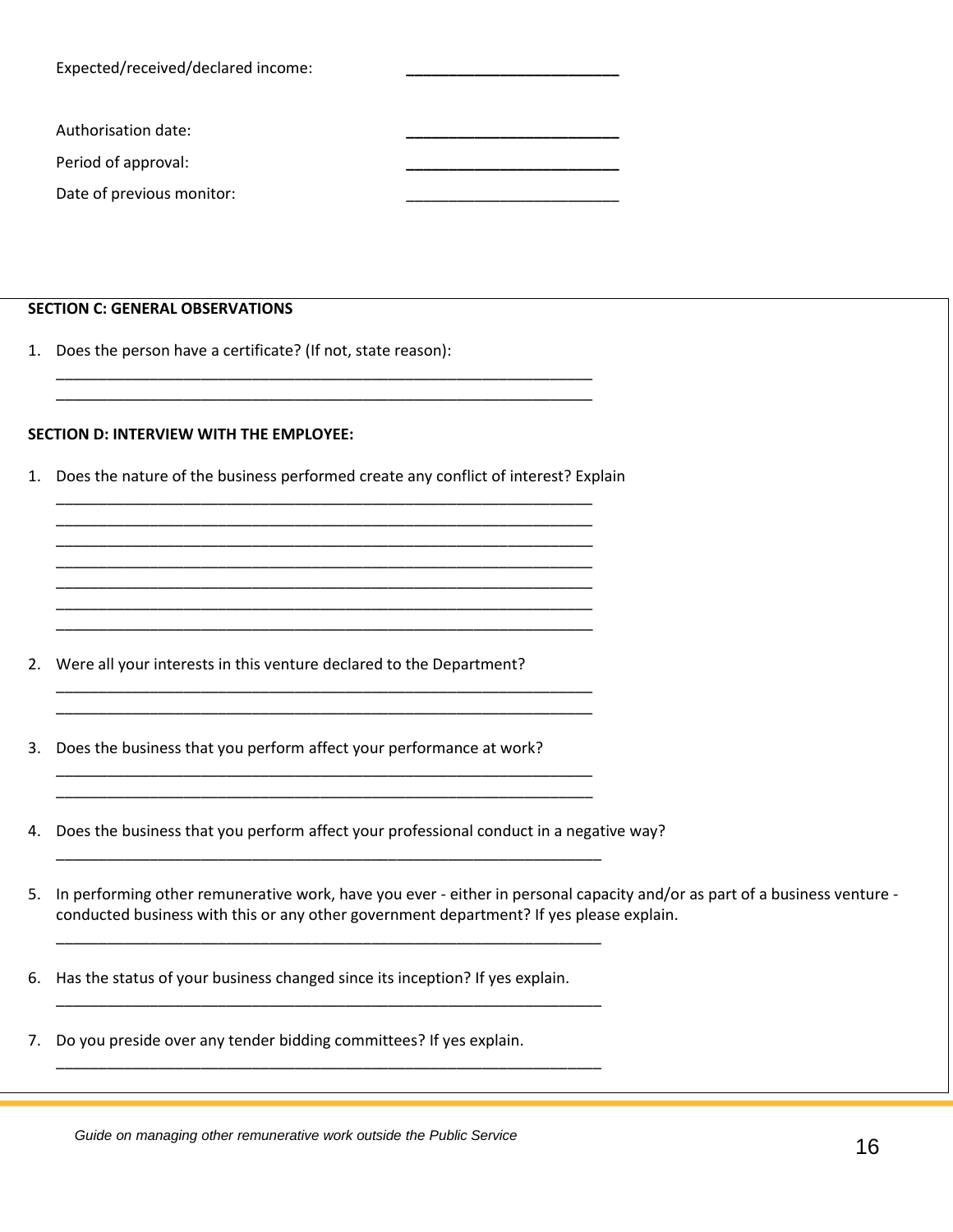8. Are you aware of Governments' policy on performing other remunerative work? \_\_\_\_\_\_\_\_\_\_\_\_\_\_\_\_\_\_\_\_\_\_\_\_\_\_\_\_\_\_\_\_\_\_\_\_\_\_\_\_\_\_\_\_\_\_\_\_\_\_\_\_\_\_\_\_\_\_\_\_\_\_\_

\_\_\_\_\_\_\_\_\_\_\_\_\_\_\_\_\_\_\_\_\_\_\_\_\_\_\_\_\_\_\_\_\_\_\_\_\_\_\_\_\_\_\_\_\_\_\_\_\_\_\_\_\_\_\_\_\_\_\_\_\_\_\_

\_\_\_\_\_\_\_\_\_\_\_\_\_\_\_\_\_\_\_\_\_\_\_\_\_\_\_\_\_\_\_\_\_\_\_\_\_\_\_\_\_\_\_\_\_\_\_\_\_\_\_\_\_\_\_\_\_\_\_\_\_\_\_

\_\_\_\_\_\_\_\_\_\_\_\_\_\_\_\_\_\_\_\_\_\_\_\_\_\_\_\_\_\_\_\_\_\_\_\_\_\_\_\_\_\_\_\_\_\_\_\_\_\_\_\_\_\_\_\_\_\_\_\_\_\_\_\_\_\_

- 9. Are you aware of the provisions in the Public Service Act, the Public Service Regulations and Public Administration Management Act with regards to remunerative work?
- 10. Did you ever attend an advocacy session or any other briefing related to other remunerative work, conducted by the Ethics Office: \_\_\_\_\_\_\_\_\_\_\_\_\_\_\_\_\_\_\_\_\_\_\_\_\_\_\_\_\_\_\_\_\_\_\_\_\_\_\_\_\_\_\_\_\_\_\_\_\_\_\_\_

#### **SECTION E: INTERVIEW WITH THE APPLICANTS' SUPERVISOR:**

1. Are you aware that the employee has authorisation to conduct other remunerative work? \_\_\_\_\_\_\_\_\_\_\_\_\_\_\_\_\_\_\_\_\_

\_\_\_\_\_\_\_\_\_\_\_\_\_\_\_\_\_\_\_\_\_\_\_\_\_\_\_\_\_\_\_\_\_\_\_\_\_\_\_\_\_\_\_\_\_\_\_\_\_\_\_\_\_\_\_\_\_\_\_\_\_\_\_\_\_\_\_\_\_\_\_\_\_\_\_\_\_\_\_\_

\_\_\_\_\_\_\_\_\_\_\_\_\_\_\_\_\_\_\_\_\_\_\_\_\_\_\_\_\_\_\_\_\_\_\_\_\_\_\_\_\_\_\_\_\_\_\_\_\_\_\_\_\_\_\_\_\_\_\_\_\_\_\_\_\_\_\_\_\_\_\_\_\_\_\_\_\_\_\_\_

- 2. Are you satisfied that the other remunerative work as performed by the employee does not pose a conflict of interest?
- 3. Are you satisfied that the conduct of the employee in terms of performing other remunerative work is not impacting on his/her performance?
- 4. Did you receive or dealt with any complaints pertaining to the conduct of the employee regarding his/her performance of other remunerative work? \_\_\_\_\_\_\_\_\_\_\_\_\_\_\_\_\_\_\_\_\_\_\_\_\_\_\_\_\_\_\_\_\_\_\_\_\_\_\_\_\_\_\_\_\_\_\_\_\_\_\_\_\_\_\_\_\_\_\_\_\_\_\_
- 5. Are you satisfied that the employee is not misusing or abusing State assets or time to perform / support his interests outside the department, such as telephones, facsimiles, etc?\_\_\_\_\_\_\_\_\_\_\_\_\_\_\_\_\_\_\_\_\_\_\_\_\_\_\_\_\_\_\_\_\_\_\_\_\_\_\_\_

\_\_\_\_\_\_\_\_\_\_\_\_\_\_\_\_\_\_\_\_\_\_\_\_\_\_\_\_\_\_\_\_\_\_\_\_\_\_\_\_\_\_\_\_\_\_\_\_\_\_\_\_\_\_\_\_\_\_\_\_\_\_\_\_\_\_\_\_\_\_\_\_\_\_\_\_\_\_\_\_\_\_\_\_\_\_\_\_\_\_\_\_\_\_\_\_\_\_\_\_\_\_\_ \_\_\_\_\_\_\_\_\_\_\_\_\_\_\_\_\_\_\_\_\_\_\_\_\_\_\_\_\_\_\_\_\_\_\_\_\_\_\_\_\_\_\_\_\_\_\_\_\_\_\_\_\_\_\_\_\_\_\_\_\_\_\_\_\_\_\_\_\_\_\_\_\_\_\_\_\_\_\_\_\_\_\_\_\_\_\_\_\_\_\_\_\_\_\_\_\_\_\_\_\_\_\_

\_\_\_\_\_\_\_\_\_\_\_\_\_\_\_\_\_\_\_\_\_\_\_\_\_\_\_\_\_\_\_\_\_\_\_\_\_\_\_\_\_\_\_\_\_\_\_\_\_\_\_\_\_\_\_\_\_\_\_\_\_\_\_\_\_\_\_\_\_\_\_\_\_\_\_\_\_\_\_\_\_\_\_\_\_\_\_\_\_\_\_\_\_\_\_\_\_\_\_\_\_\_\_ \_\_\_\_\_\_\_\_\_\_\_\_\_\_\_\_\_\_\_\_\_\_\_\_\_\_\_\_\_\_\_\_\_\_\_\_\_\_\_\_\_\_\_\_\_\_\_\_\_\_\_\_\_\_\_\_\_\_\_\_\_\_\_\_\_\_\_\_\_\_\_\_\_\_\_\_\_\_\_\_\_\_\_\_\_\_\_\_\_\_\_\_\_\_\_\_\_\_\_\_\_\_\_

#### **COMMENTS:**

\_\_\_\_

 $\overline{\phantom{a}}$ 

#### **RECOMMENDATIONS:**

 **XXXXXXXX (MONITORING OFFICER) ETHICS OFFICE**

**\_\_\_\_\_\_\_\_\_\_\_\_\_\_\_\_\_\_\_\_\_**